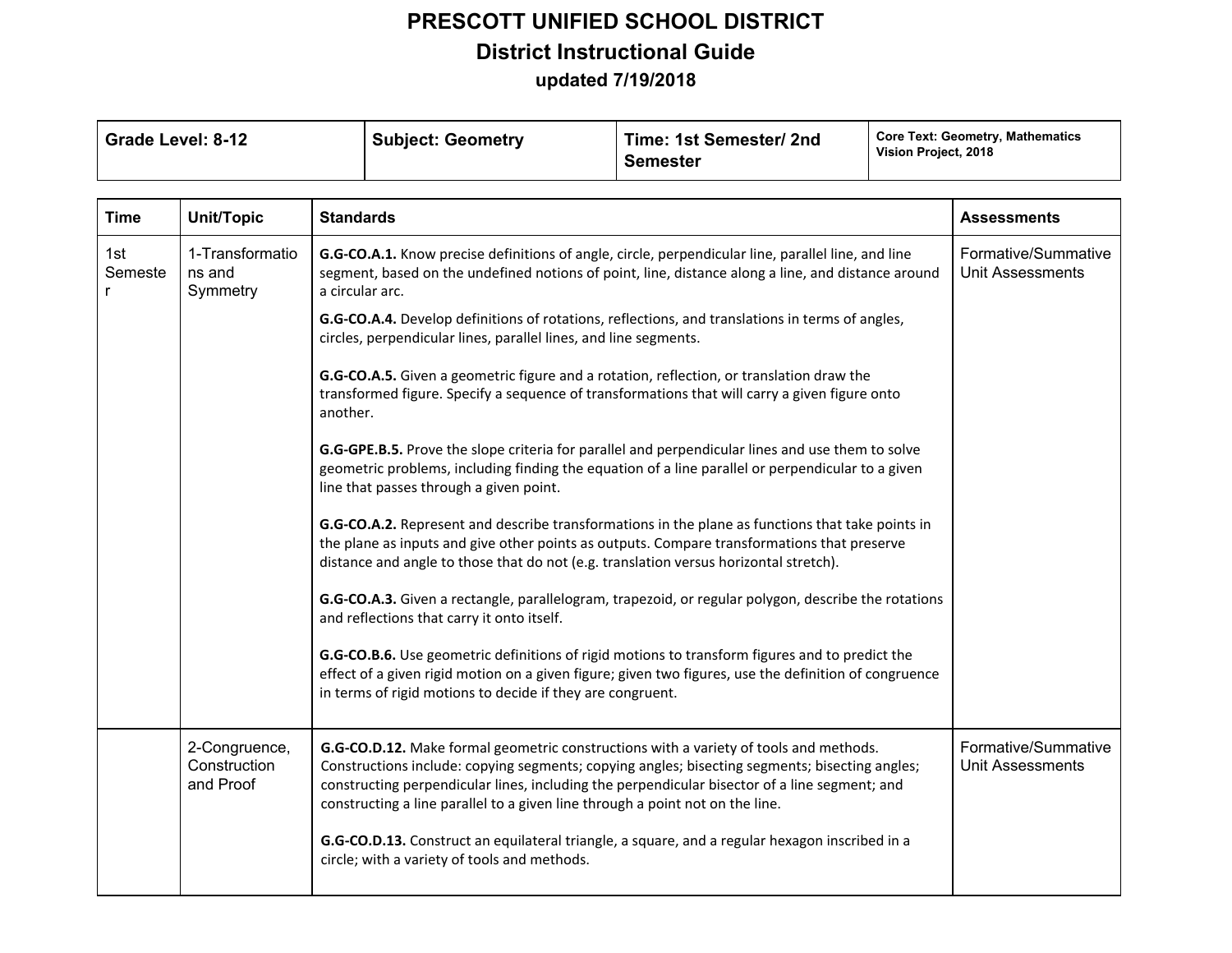|                        | G.G-CO.A.5. Given a geometric figure and a rotation, reflection, or translation draw the<br>transformed figure. Specify a sequence of transformations that will carry a given figure onto<br>another.<br>G.G-CO.B.6. Use geometric definitions of rigid motions to transform figures and to predict the<br>effect of a given rigid motion on a given figure; given two figures, use the definition of congruence<br>in terms of rigid motions to decide if they are congruent.<br>G.G-CO.B.7. Use the definition of congruence in terms of rigid motions to show that two triangles<br>are congruent if and only if corresponding pairs of sides and corresponding pairs of angles are<br>congruent.<br>G.G-CO.B.8. Explain how the criteria for triangle congruence (ASA, AAS, SAS, and SSS) follow from<br>the definition of congruence in terms of rigid motions.                                                                                                                                                                                                                                                                                                                                                                                                                        |                                                |
|------------------------|---------------------------------------------------------------------------------------------------------------------------------------------------------------------------------------------------------------------------------------------------------------------------------------------------------------------------------------------------------------------------------------------------------------------------------------------------------------------------------------------------------------------------------------------------------------------------------------------------------------------------------------------------------------------------------------------------------------------------------------------------------------------------------------------------------------------------------------------------------------------------------------------------------------------------------------------------------------------------------------------------------------------------------------------------------------------------------------------------------------------------------------------------------------------------------------------------------------------------------------------------------------------------------------------|------------------------------------------------|
| 3-Geometric<br>Figures | G.G-CO.C.10. Prove theorems about triangles. Theorems include: measures of interior angles of a<br>triangle sum to 180°; base angles of isosceles triangle are congruent; the segment joining<br>midpoints of two sides of a triangle is parallel to the third side and half the length; the medians of<br>a triangle meet at a point. Note: Encourage multiple ways of writing proofs, such as in narrative<br>paragraphs, using flow diagrams, in two-column format, and using diagrams without words.<br>Students should be encouraged to focus on the validity of the underlying reasoning while exploring<br>a variety of formats for expressing that reasoning.<br>G.G-CO.C.9. Prove theorems about lines and angles. Theorems include: vertical angles are<br>congruent; when a transversal crosses parallel lines, alternate interior angles are congruent and<br>corresponding angles are congruent; points on a perpendicular bisector of a line segment are<br>exactly those equidistant from the segment's endpoints.<br>G.G-CO.C.11. Prove theorems about parallelograms. Theorems include: opposite sides are<br>congruent, opposite angles are congruent, the diagonals of a parallelogram bisect each other, and<br>rectangles are parallelograms with congruent diagonals. | Formative/Summative<br><b>Unit Assessments</b> |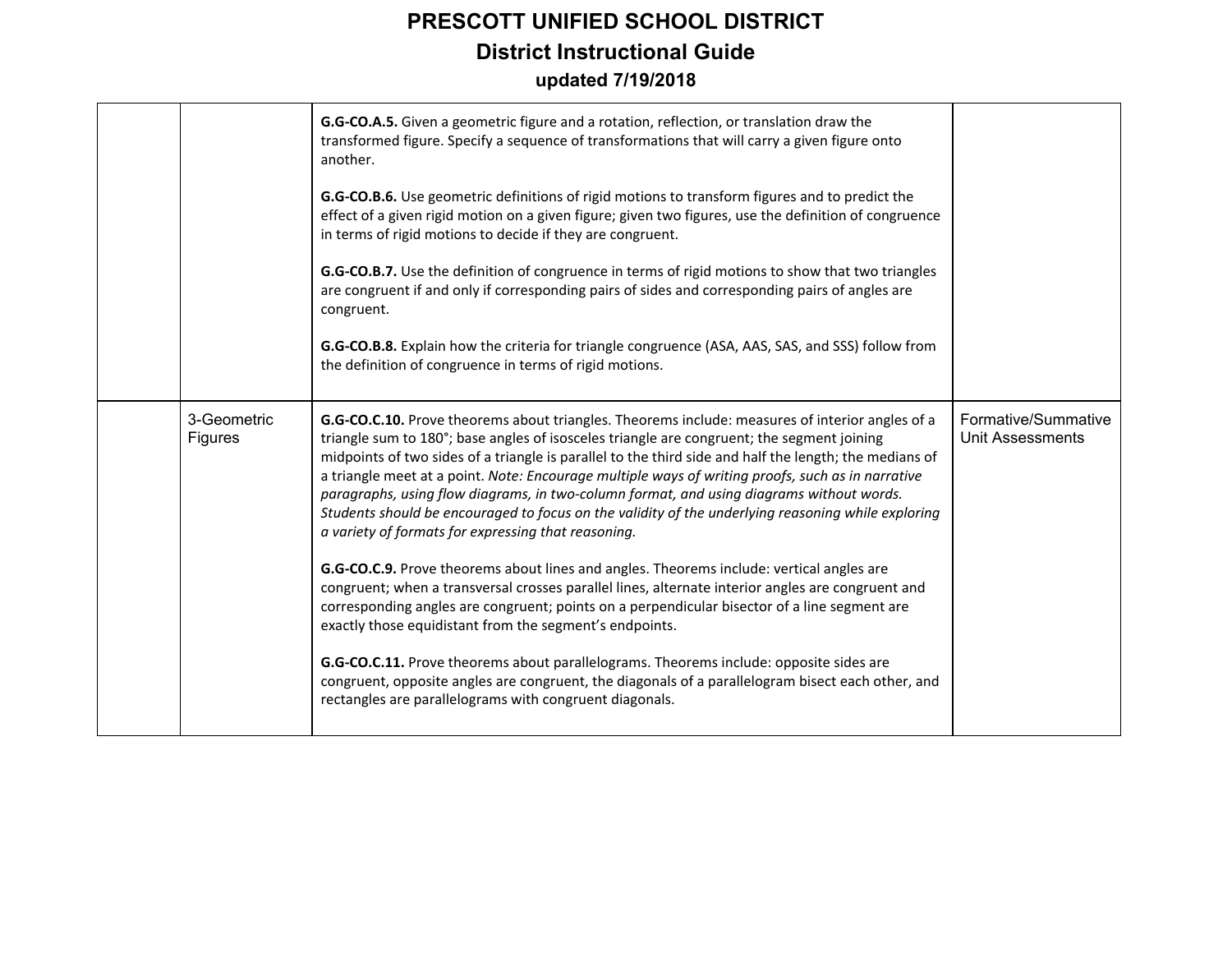| 4-Similarity and<br><b>Right Triangle</b> | <b>G.G-SRT.A.1.</b> Verify experimentally the properties of dilations given by a center and a scale factor:                                                                                                                                                                                                                                                                                                                                                                                                                                                                                                                                                           | Formative/Summative<br><b>Unit Assessments</b> |
|-------------------------------------------|-----------------------------------------------------------------------------------------------------------------------------------------------------------------------------------------------------------------------------------------------------------------------------------------------------------------------------------------------------------------------------------------------------------------------------------------------------------------------------------------------------------------------------------------------------------------------------------------------------------------------------------------------------------------------|------------------------------------------------|
| Trigonometry                              | a. Dilation takes a line not passing through the center of the dilation to a parallel line, and leaves a<br>line passing through the center unchanged.                                                                                                                                                                                                                                                                                                                                                                                                                                                                                                                |                                                |
|                                           | b. The dilation of a line segment is longer or shorter in the ratio given by the scale factor.                                                                                                                                                                                                                                                                                                                                                                                                                                                                                                                                                                        |                                                |
|                                           | G.G-SRT.A.2. Given two figures, use the definition of similarity in terms of similarity<br>transformations to decide if they are similar; explain using similarity transformations the meaning<br>of similarity for triangles as the equality of all corresponding pairs of angles and the<br>proportionality of all corresponding pairs of sides.                                                                                                                                                                                                                                                                                                                    |                                                |
|                                           | G.G-SRT.B.4. Prove theorems about triangles. Theorems include: an interior line parallel to one<br>side of a triangle divides the other two proportionally, and conversely; the Pythagorean Theorem<br>proved using triangle similarity.                                                                                                                                                                                                                                                                                                                                                                                                                              |                                                |
|                                           | G.G-SRT.A.3. Use the properties of similarity transformations to establish the AA, SAS, and SSS<br>criterion for two triangles to be similar.                                                                                                                                                                                                                                                                                                                                                                                                                                                                                                                         |                                                |
|                                           | G.G-CO.C.9. Prove theorems about lines and angles. Theorems include: vertical angles are<br>congruent; when a transversal crosses parallel lines, alternate interior angles are congruent and<br>corresponding angles are congruent; points on a perpendicular bisector of a line segment are<br>exactly those equidistant from the segment's endpoints.                                                                                                                                                                                                                                                                                                              |                                                |
|                                           | G.G-CO.C.10. Prove theorems about triangles. Theorems include: measures of interior angles of a<br>triangle sum to 180°; base angles of isosceles triangle are congruent; the segment joining<br>midpoints of two sides of a triangle is parallel to the third side and half the length; the medians of<br>a triangle meet at a point. Note: Encourage multiple ways of writing proofs, such as in narrative<br>paragraphs, using flow diagrams, in two-column format, and using diagrams without words.<br>Students should be encouraged to focus on the validity of the underlying reasoning while exploring<br>a variety of formats for expressing that reasoning. |                                                |
|                                           | G.G-SRT.B.5. Use congruence and similarity criteria to prove relationships in geometric figures and<br>solve problems utilizing real-world context.                                                                                                                                                                                                                                                                                                                                                                                                                                                                                                                   |                                                |
|                                           | G.G-GPE.B.6. Find the point on a directed line segment between two given points that partitions<br>the segment in a given ratio.                                                                                                                                                                                                                                                                                                                                                                                                                                                                                                                                      |                                                |
|                                           | G.G-SRT.C.6. Understand that by similarity, side ratios in right triangles are properties of the<br>angles in the triangle, leading to definitions of trigonometric ratios for acute angles.                                                                                                                                                                                                                                                                                                                                                                                                                                                                          |                                                |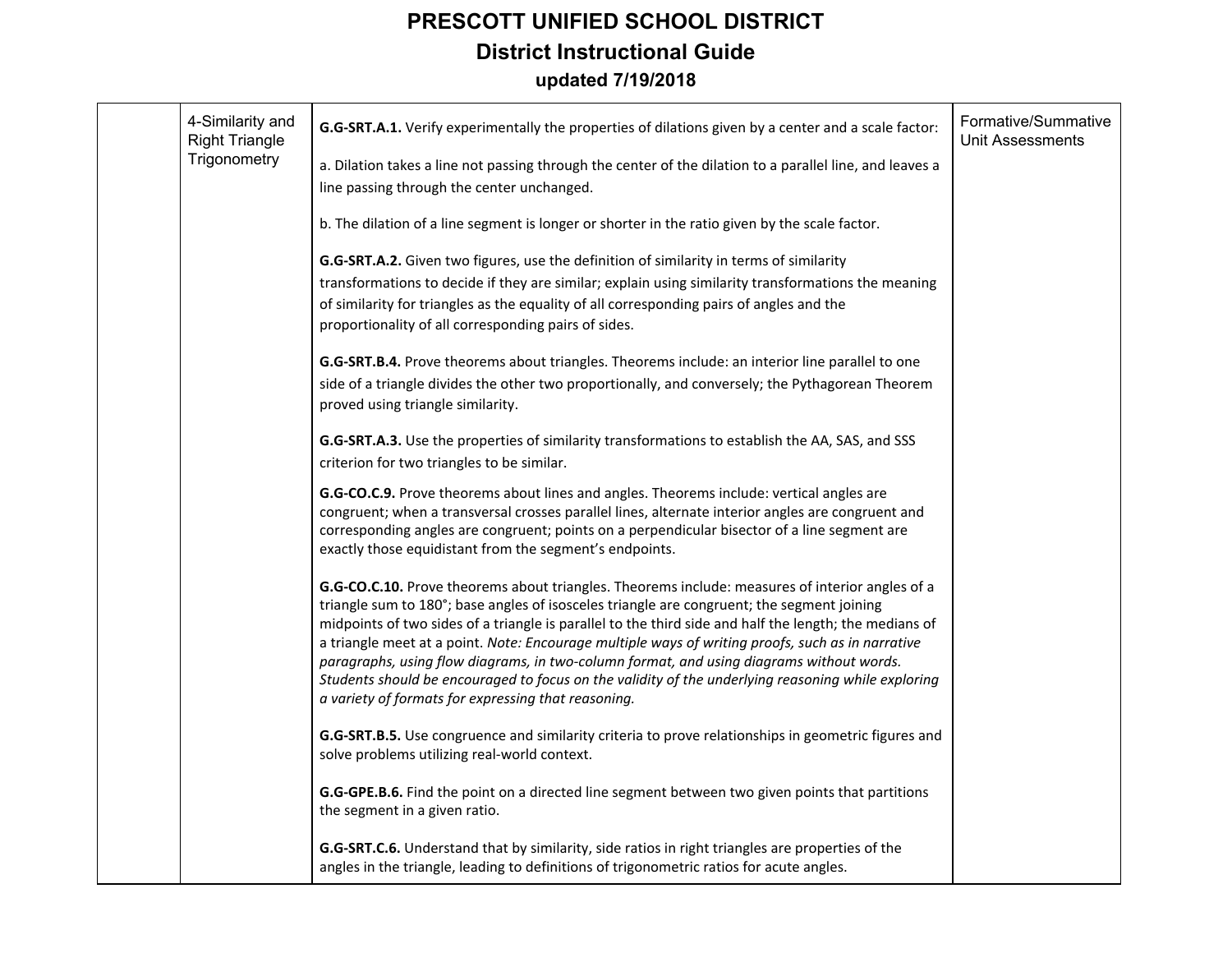|                                          | G.G-SRT.C.8. Use trigonometric ratios (including inverse trigonometric ratios) and the Pythagorean<br>Theorem to find unknown measurements in right triangles utilizing real-world context.<br>G.G-SRT.C.7. Explain and use the relationship between the sine and cosine of complementary<br>angles.<br><b>F.TF.8.</b> Prove the Pythagorean identity $\sin^2$ + $\cos^2$ = 1 and use it to find $\sin(\theta)$ , $\cos(\theta)$ , or $\tan(\theta)$<br>given sin( $\theta$ ), cos( $\theta$ ), or tan( $\theta$ ) and the quadrant of the angle. Note: the High School Geometry<br>course focuses on angles in quadrant I, that is, angles that can be found in a right triangle.                                                                                                                                                                                                                                                                                                                                                                                                                                                                                                                                                                                                                                                                                                                                                                                                                                                                                                                                                                                                                                                                             |                                         |
|------------------------------------------|----------------------------------------------------------------------------------------------------------------------------------------------------------------------------------------------------------------------------------------------------------------------------------------------------------------------------------------------------------------------------------------------------------------------------------------------------------------------------------------------------------------------------------------------------------------------------------------------------------------------------------------------------------------------------------------------------------------------------------------------------------------------------------------------------------------------------------------------------------------------------------------------------------------------------------------------------------------------------------------------------------------------------------------------------------------------------------------------------------------------------------------------------------------------------------------------------------------------------------------------------------------------------------------------------------------------------------------------------------------------------------------------------------------------------------------------------------------------------------------------------------------------------------------------------------------------------------------------------------------------------------------------------------------------------------------------------------------------------------------------------------------|-----------------------------------------|
| 5-Circles: A<br>Geometric<br>Perspective | G.G-C.A.2. Identify and describe relationships among inscribed angles, radii, and chords. Include<br>the relationship between central, inscribed, and circumscribed angles; inscribed angles on a<br>diameter are right angles; the radius of a circle is perpendicular to the tangent where the radius<br>intersects the circle.<br><b>G.G-C.A.1.</b> Prove that all circles are similar.<br>G.G-C.A.3. Construct the inscribed and circumscribed circles of a triangle, and prove properties of<br>angles for a quadrilateral inscribed in a circle.<br>G.C.4. Construct a tangent line from a point outside a given circle to the circle.<br>G.G-GMD.A.1. Analyze and verify the formulas for the volume of a cylinder, pyramid, and cone.<br>Use dissection arguments, Cavalieri's principle, and informal limit arguments.<br>G.G-C.B.5. Derive using similarity the fact that the length of the arc intercepted by an angle is<br>proportional to the radius, and define the radian measure of the angle as the constant of<br>proportionality; derive the formula for the area of a sector. Convert between degrees and radians.<br>Note: Emphasize the similarity of all circles. Note that by similarity of sectors with the same central<br>angle, arc lengths are proportional to the radius. Use this as a basis for introducing radian as a unit<br>of measure. It is not intended that it be applied to the development of circular trigonometry in this<br>course.<br>G.G-GMD.A.3. Use volume formulas for cylinders, pyramids, cones, and spheres to solve problems<br>utilizing real-world context.<br>G.GMD.2. Give an informal argument using Cavalieri's principle for the formulas for the volume of<br>a sphere and other solid figures. | Formative/Summative<br>Unit Assessments |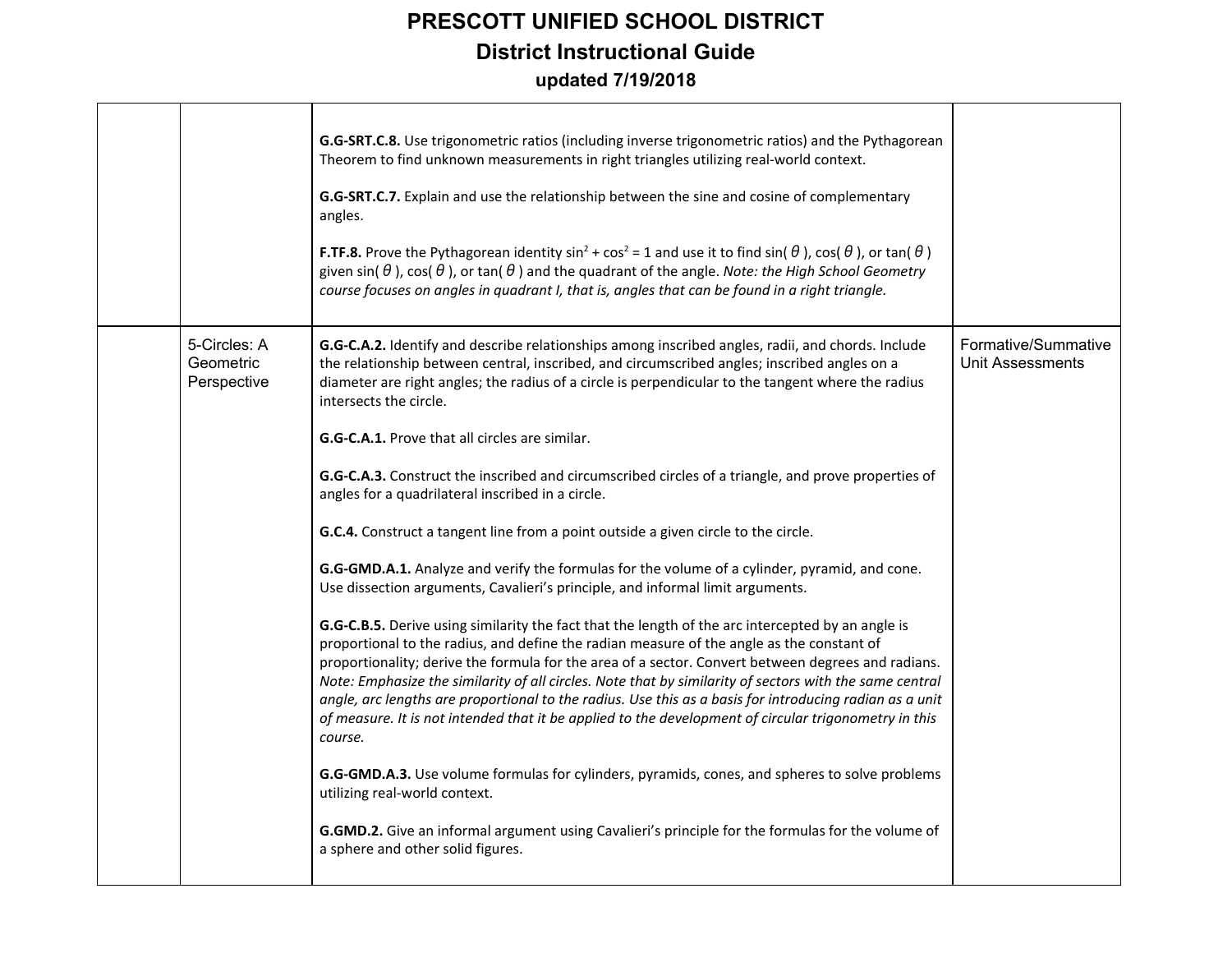| 2nd<br>Semeste<br>r | 6-Connecting<br>Algebra and<br>Geometry | G.G-GPE.A.1. Derive the equation of a circle of given center and radius using the Pythagorean<br>Theorem; complete the square to find the center and radius of a circle given by an equation.                                                                                      | Formative/Summative<br>Unit Assessments |
|---------------------|-----------------------------------------|------------------------------------------------------------------------------------------------------------------------------------------------------------------------------------------------------------------------------------------------------------------------------------|-----------------------------------------|
|                     |                                         | P.G-GPE.A.2. Derive the equation of a parabola given a focus and directrix.                                                                                                                                                                                                        |                                         |
|                     |                                         | G.G-GPE.B.4. Use coordinates to algebraically prove or disprove geometric relationships.<br>Relationships include: proving or disproving geometric figures given specific points in the<br>coordinate plane; and proving or disproving if a specific point lies on a given circle. |                                         |
|                     |                                         | G.G-GPE.B.5. Prove the slope criteria for parallel and perpendicular lines and use them to solve<br>geometric problems, including finding the equation of a line parallel or perpendicular to a given<br>line that passes through a given point.                                   |                                         |
|                     |                                         | G.G-GPE.B.7. Use coordinates to compute perimeters of polygons and areas of triangles and<br>rectangles.                                                                                                                                                                           |                                         |
|                     |                                         |                                                                                                                                                                                                                                                                                    |                                         |
|                     | 7-Modeling with<br>Geometry             | G.G-MG.A.1. Use geometric shapes, their measures, and their properties to describe objects<br>utilizing real-world context.                                                                                                                                                        | Formative/Summative<br>Unit Assessments |
|                     |                                         | G.G-MG.A.2. Apply concepts of density based on area and volume in modeling situations utilizing<br>real-world context.                                                                                                                                                             |                                         |
|                     |                                         | G.G-MG.A.3. Apply geometric methods to solve design problems utilizing real-world context.                                                                                                                                                                                         |                                         |
|                     |                                         | G.G-GMD.B.4. Identify the shapes of two-dimensional cross-sections of three-dimensional objects,<br>and identify three dimensional objects generated by rotations of two-dimensional objects.                                                                                      |                                         |
|                     |                                         | <b>P.G-SRT.D.9</b> . Derive the formula $A = \frac{1}{2}$ ab sin(C) for the area of a triangle by drawing an auxiliary<br>line from a vertex perpendicular to the opposite side.                                                                                                   |                                         |
|                     |                                         | P.GSRT.D.10. Prove the Laws of Sines and Cosines and use them to solve problems.                                                                                                                                                                                                   |                                         |
|                     |                                         | P.GSRT.D.11. Understand and apply the Law of Sines and the Law of Cosines to find unknown<br>measurements in right and non-right triangles (e.g., surveying problems, resultant forces).                                                                                           |                                         |
|                     | 8-Probability                           | S.CP.6. Find the conditional probability of A given B as the fraction of B's outcomes that also<br>belong to A, and interpret the answer in terms of the model.<br>P.S.MD.B.7. Analyze decisions and strategies using probability concepts (e.g. product testing,                  | Formative/Summative<br>Unit Assessments |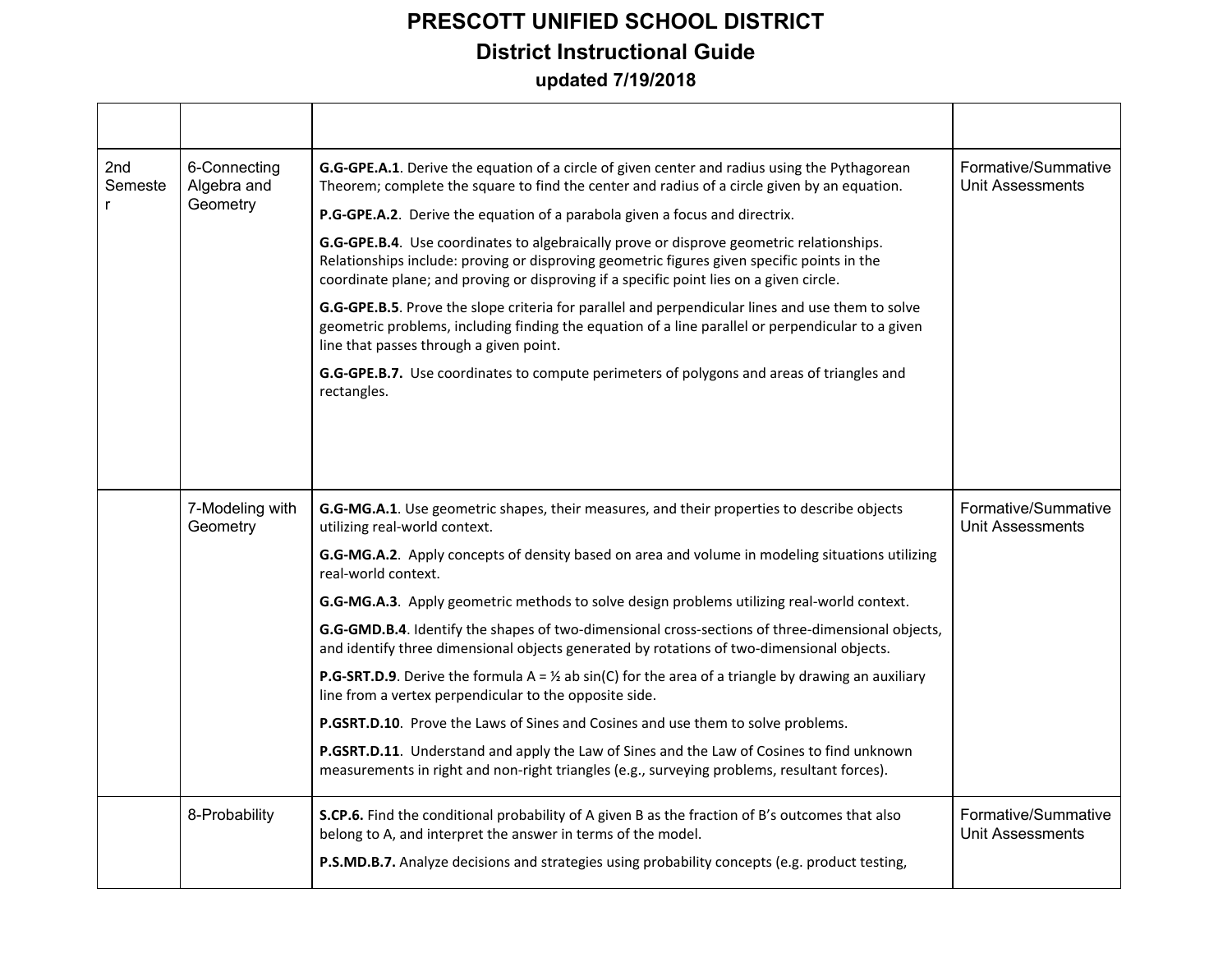|  | medical testing, pulling a hockey goalie at the end of a game).                                                                                                                                                                                                                                                   |  |
|--|-------------------------------------------------------------------------------------------------------------------------------------------------------------------------------------------------------------------------------------------------------------------------------------------------------------------|--|
|  | S.CP.4. Construct and interpret two-way frequency tables of data when two categories are<br>associated with each object being classified. Use the two-way table as a sample space to decide if<br>events are independent and to approximate conditional probabilities.                                            |  |
|  | S.CP.1. Describe events as subsets of a sample space (the set of outcomes) using characteristics<br>(or categories) of the outcomes, or as unions, intersections, or complements of other events ("or",<br>"and", "not").                                                                                         |  |
|  | S.CP.7. Apply the Addition Rule and interpret the answer in terms of the model.                                                                                                                                                                                                                                   |  |
|  | S.CP.2. Understand that two events A and B are independent if the probability of A and B<br>occurring together is the product of their probabilities, and use this characterization to determine<br>if they are independent.                                                                                      |  |
|  | <b>S.CP.3.</b> Understand the conditional probability of A given B as P(A and B)/P(B), and interpret<br>independence of A and B as saying that the conditional probability of A given B is the same as the<br>probability of A, and the conditional probability of B given A is the same as the probability of B. |  |
|  | S.CP.5. Recognize and explain the concepts of conditional probability and independence in<br>everyday language and everyday situations. For example, compare the change of having lung<br>cancer if you are a smoker with the chance of being a smoker if you have lung cancer.                                   |  |
|  |                                                                                                                                                                                                                                                                                                                   |  |
|  |                                                                                                                                                                                                                                                                                                                   |  |
|  |                                                                                                                                                                                                                                                                                                                   |  |

#### **Mathematical Practices (MP)**

- 1. Make sense of problems and persevere in solving them.
- 2. Reason abstractly and quantitatively.
- 3. Construct viable arguments and critique the reasoning of others.
- 4. Model with mathematics.
- 5. Use appropriate tools strategically.
- 6. Attend to precision.